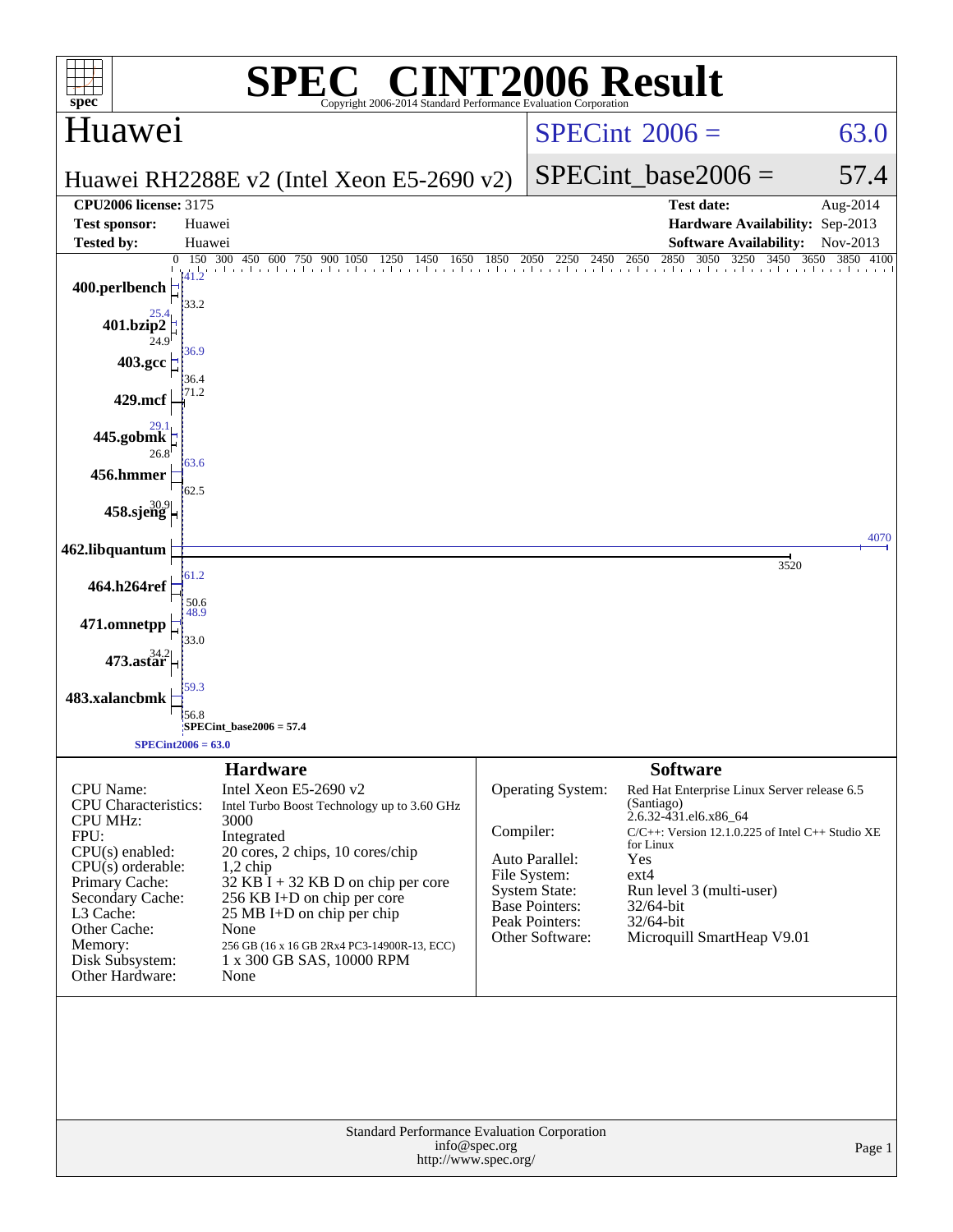

# **[SPEC CINT2006 Result](http://www.spec.org/auto/cpu2006/Docs/result-fields.html#SPECCINT2006Result)**

## Huawei

# $SPECint2006 = 63.0$  $SPECint2006 = 63.0$

Huawei RH2288E v2 (Intel Xeon E5-2690 v2)

SPECint base2006 =  $57.4$ 

**[CPU2006 license:](http://www.spec.org/auto/cpu2006/Docs/result-fields.html#CPU2006license)** 3175 **[Test date:](http://www.spec.org/auto/cpu2006/Docs/result-fields.html#Testdate)** Aug-2014

**[Test sponsor:](http://www.spec.org/auto/cpu2006/Docs/result-fields.html#Testsponsor)** Huawei **[Hardware Availability:](http://www.spec.org/auto/cpu2006/Docs/result-fields.html#HardwareAvailability)** Sep-2013 **[Tested by:](http://www.spec.org/auto/cpu2006/Docs/result-fields.html#Testedby)** Huawei **[Software Availability:](http://www.spec.org/auto/cpu2006/Docs/result-fields.html#SoftwareAvailability)** Nov-2013

#### **[Results Table](http://www.spec.org/auto/cpu2006/Docs/result-fields.html#ResultsTable)**

|                                                                                                                                         | <b>Base</b>    |       |                |              |                |              |                | <b>Peak</b>  |                |              |                |              |  |
|-----------------------------------------------------------------------------------------------------------------------------------------|----------------|-------|----------------|--------------|----------------|--------------|----------------|--------------|----------------|--------------|----------------|--------------|--|
| <b>Benchmark</b>                                                                                                                        | <b>Seconds</b> | Ratio | <b>Seconds</b> | <b>Ratio</b> | <b>Seconds</b> | <b>Ratio</b> | <b>Seconds</b> | <b>Ratio</b> | <b>Seconds</b> | <b>Ratio</b> | <b>Seconds</b> | <b>Ratio</b> |  |
| $ 400$ .perlbench                                                                                                                       | 295            | 33.2  | 294            | 33.2         | 294            | 33.2         | 238            | 41.0         | 237            | 41.2         | 237            | 41.2         |  |
| 401.bzip2                                                                                                                               | 388            | 24.9  | 388            | 24.9         | 388            | 24.9         | 380            | 25.4         | 380            | 25.4         | 380            | 25.4         |  |
| $403.\mathrm{gcc}$                                                                                                                      | 221            | 36.4  | 221            | 36.5         | 221            | 36.4         | 218            | 36.9         | 218            | 36.9         | 218            | 36.9         |  |
| $429$ .mcf                                                                                                                              | 127            | 71.6  | 128            | 71.2         | 130            | 70.4         | 127            | 71.6         | <u>128</u>     | 71.2         | 130            | 70.4         |  |
| $445$ .gobmk                                                                                                                            | 392            | 26.8  | 392            | 26.8         | 392            | 26.8         | 361            | 29.1         | 361            | <u>29.1</u>  | 360            | 29.1         |  |
| $456.$ hmmer                                                                                                                            | 149            | 62.4  | 149            | 62.7         | 149            | 62.5         | 149            | 62.4         | 146            | 63.7         | 147            | 63.6         |  |
| $458$ .sjeng                                                                                                                            | 391            | 31.0  | 391            | 30.9         | 391            | 30.9         | 391            | 31.0         | <u>391</u>     | 30.9         | 391            | 30.9         |  |
| 462.libquantum                                                                                                                          | 5.89           | 3520  | 5.89           | 3520         | 5.89           | 3520         | 5.09           | 4070         | 5.29           | 3910         | 5.09           | 4070         |  |
| 464.h264ref                                                                                                                             | 438            | 50.5  | 437            | 50.6         | 437            | 50.7         | 362            | 61.2         | 362            | 61.2         | 362            | 61.2         |  |
| 471.omnetpp                                                                                                                             | 190            | 33.0  | 190            | 33.0         | 180            | 34.8         | 128            | 48.9         | 127            | 49.0         | 129            | 48.4         |  |
| $473.$ astar                                                                                                                            | 205            | 34.2  | 206            | 34.1         | 205            | 34.2         | 205            | 34.2         | 206            | 34.1         | 205            | 34.2         |  |
| 483.xalancbmk                                                                                                                           | 121            | 56.8  | 121            | 56.9         | 122            | 56.4         | 116            | 59.5         | 117            | 59.2         | <b>116</b>     | 59.3         |  |
| $D = 140$<br>وبريس ومرورين وبرواله والرائدانين وبالمروان والمراوية والهارون<br>Die 14 von deutling die eerste in die seks van meerdiger |                |       |                |              |                |              |                |              |                |              |                |              |  |

Results appear in the [order in which they were run.](http://www.spec.org/auto/cpu2006/Docs/result-fields.html#RunOrder) Bold underlined text [indicates a median measurement.](http://www.spec.org/auto/cpu2006/Docs/result-fields.html#Median)

### **[Operating System Notes](http://www.spec.org/auto/cpu2006/Docs/result-fields.html#OperatingSystemNotes)**

Stack size set to unlimited using "ulimit -s unlimited"

### **[Platform Notes](http://www.spec.org/auto/cpu2006/Docs/result-fields.html#PlatformNotes)**

 BIOS configuration: Set Power Efficiency Mode to Custom Set Hyper-Threading to Disabled Baseboard Management Controller used to adjust the fan speed to 100% Sysinfo program /spec/config/sysinfo.rev6800 \$Rev: 6800 \$ \$Date:: 2011-10-11 #\$ 6f2ebdff5032aaa42e583f96b07f99d3 running on localhost Mon Aug 25 08:09:24 2014 This section contains SUT (System Under Test) info as seen by some common utilities. To remove or add to this section, see: <http://www.spec.org/cpu2006/Docs/config.html#sysinfo> From /proc/cpuinfo model name : Intel(R) Xeon(R) CPU E5-2690 v2 @ 3.00GHz 2 "physical id"s (chips) 20 "processors" cores, siblings (Caution: counting these is hw and system dependent. The following excerpts from /proc/cpuinfo might not be reliable. Use with caution.) cpu cores : 10 siblings : 10 physical 0: cores 0 1 2 3 4 8 9 10 11 12 physical 1: cores 0 1 2 3 4 8 9 10 11 12 Continued on next page

Standard Performance Evaluation Corporation [info@spec.org](mailto:info@spec.org) <http://www.spec.org/>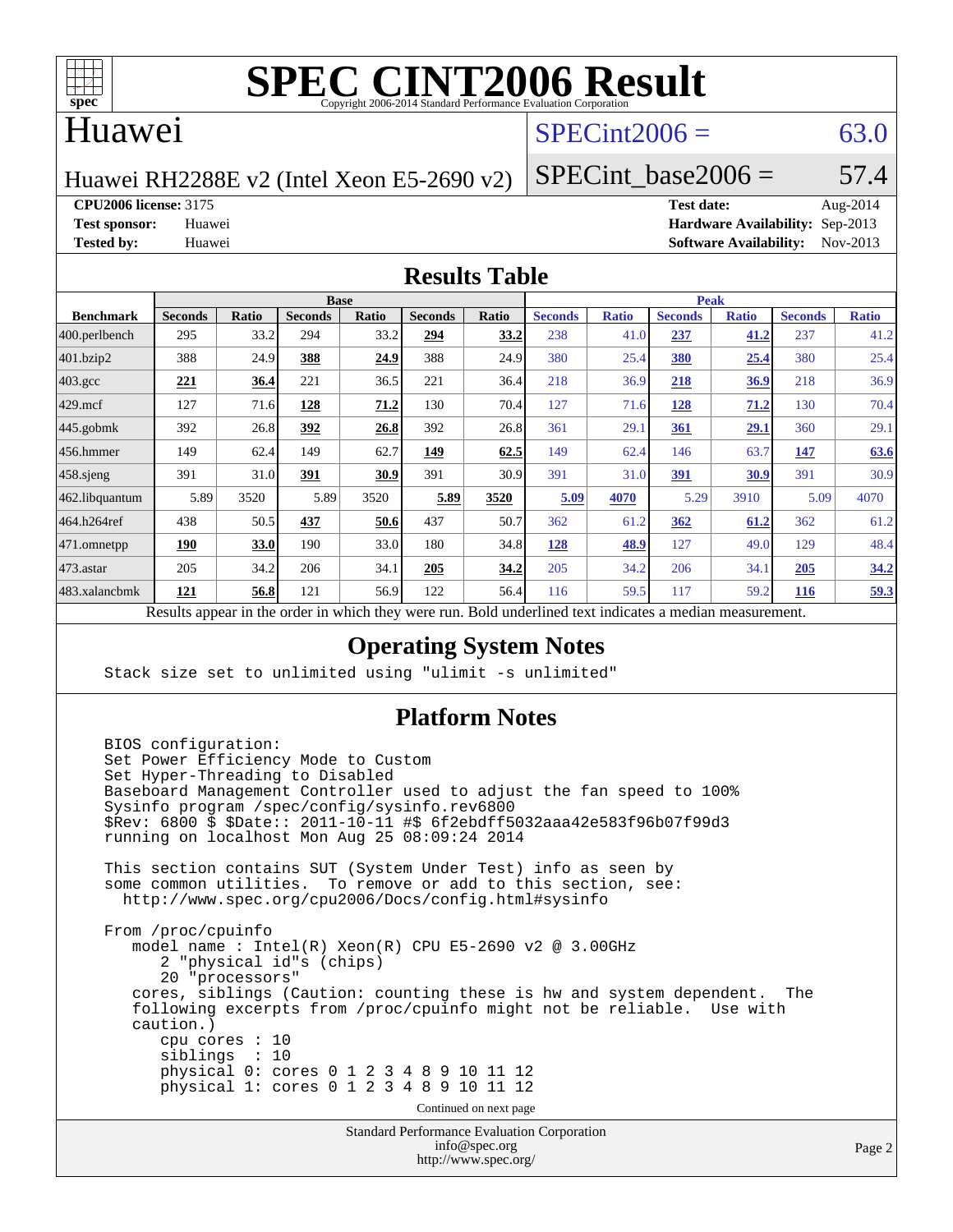

# **[SPEC CINT2006 Result](http://www.spec.org/auto/cpu2006/Docs/result-fields.html#SPECCINT2006Result)**

## Huawei

 $SPECint2006 = 63.0$  $SPECint2006 = 63.0$ 

Huawei RH2288E v2 (Intel Xeon E5-2690 v2)

**[Tested by:](http://www.spec.org/auto/cpu2006/Docs/result-fields.html#Testedby)** Huawei **[Software Availability:](http://www.spec.org/auto/cpu2006/Docs/result-fields.html#SoftwareAvailability)** Nov-2013

**[CPU2006 license:](http://www.spec.org/auto/cpu2006/Docs/result-fields.html#CPU2006license)** 3175 **[Test date:](http://www.spec.org/auto/cpu2006/Docs/result-fields.html#Testdate)** Aug-2014 **[Test sponsor:](http://www.spec.org/auto/cpu2006/Docs/result-fields.html#Testsponsor)** Huawei **[Hardware Availability:](http://www.spec.org/auto/cpu2006/Docs/result-fields.html#HardwareAvailability)** Sep-2013

SPECint base2006 =  $57.4$ 

#### **[Platform Notes \(Continued\)](http://www.spec.org/auto/cpu2006/Docs/result-fields.html#PlatformNotes)**

cache size : 25600 KB

 From /proc/meminfo MemTotal: 264478184 kB HugePages\_Total: 0<br>Hugepagesize: 2048 kB Hugepagesize:

 /usr/bin/lsb\_release -d Red Hat Enterprise Linux Server release 6.5 (Santiago)

From /etc/\*release\* /etc/\*version\*

 redhat-release: Red Hat Enterprise Linux Server release 6.5 (Santiago) system-release: Red Hat Enterprise Linux Server release 6.5 (Santiago) system-release-cpe: cpe:/o:redhat:enterprise\_linux:6server:ga:server

uname -a:

 Linux localhost 2.6.32-431.el6.x86\_64 #1 SMP Sun Nov 10 22:19:54 EST 2013 x86\_64 x86\_64 x86\_64 GNU/Linux

run-level 3 Aug 25 08:06

SPEC is set to: /spec<br>Filesystem Type Type Size Used Avail Use% Mounted on<br>ext4 272G 29G 229G 12% / /dev/sda2 ext4 272G 29G 229G 12% /

 Additional information from dmidecode: Memory: 4x Hynix HMT42GR7AFR4C-RD 16 GB 1867 MHz 2 rank 12x Samsung M393B2G70DB0-CMA 16 GB 1867 MHz 2 rank

(End of data from sysinfo program)

#### **[General Notes](http://www.spec.org/auto/cpu2006/Docs/result-fields.html#GeneralNotes)**

Environment variables set by runspec before the start of the run: KMP\_AFFINITY = "granularity=fine,compact,0,1" LD\_LIBRARY\_PATH = "/spec/libs/32:/spec/libs/64" OMP\_NUM\_THREADS = "20"

 Binaries compiled on a system with 2 x Xeon X5645 CPU + 16GB memory using RHEL 6.1 Transparent Huge Pages enabled with: echo always > /sys/kernel/mm/redhat\_transparent\_hugepage/enabled

# **[Base Compiler Invocation](http://www.spec.org/auto/cpu2006/Docs/result-fields.html#BaseCompilerInvocation)**

[C benchmarks](http://www.spec.org/auto/cpu2006/Docs/result-fields.html#Cbenchmarks): [icc -m64](http://www.spec.org/cpu2006/results/res2014q3/cpu2006-20140826-31044.flags.html#user_CCbase_intel_icc_64bit_f346026e86af2a669e726fe758c88044)

Continued on next page

Standard Performance Evaluation Corporation [info@spec.org](mailto:info@spec.org) <http://www.spec.org/>

Page 3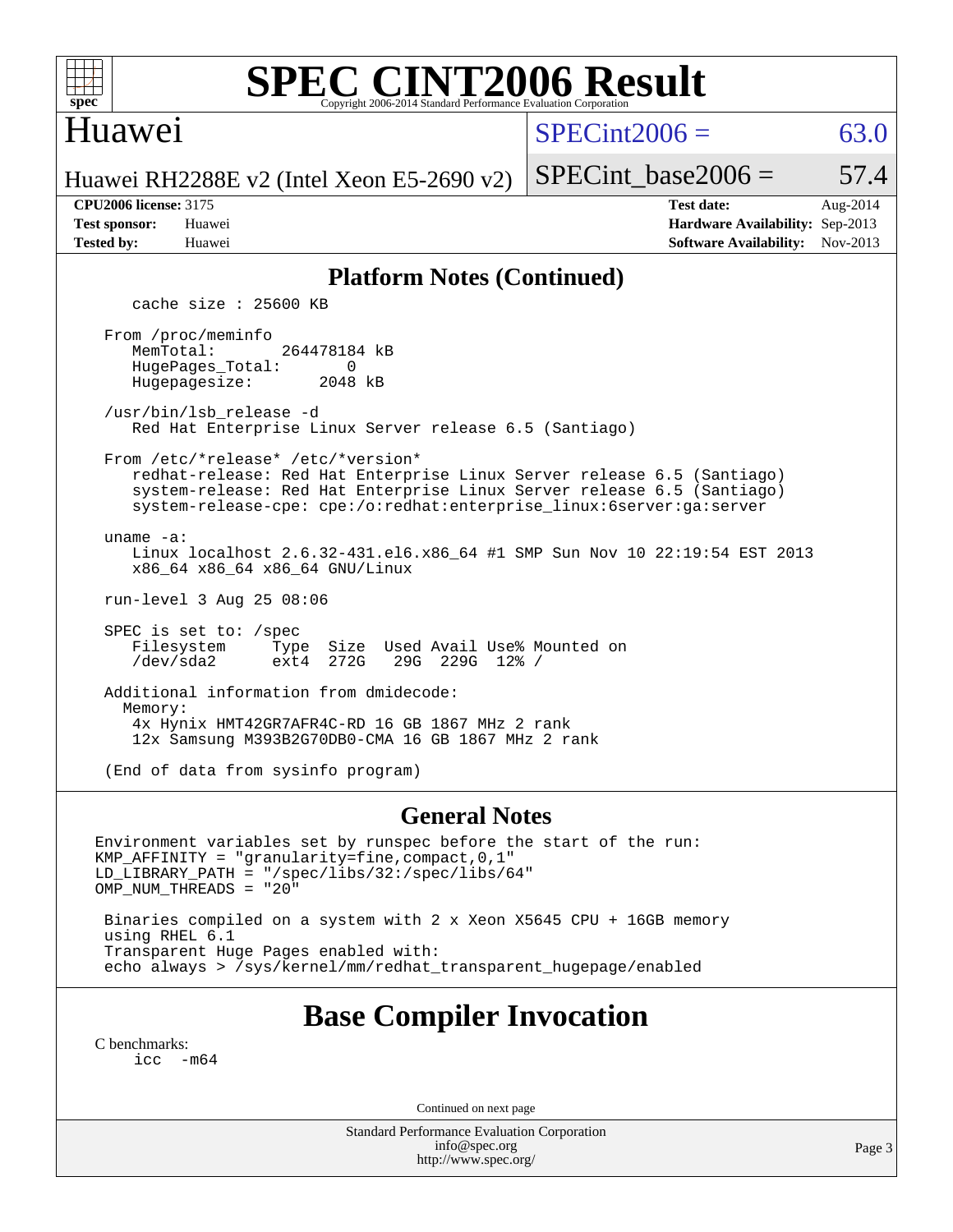| <b>SPEC CINT2006 Result</b><br>$spec^*$<br>Copyright 2006-2014 Standard Performance Evalu                                                                                                                                                                                                                                                                                                                                                  |                                                                                                               |  |  |  |  |  |  |  |  |
|--------------------------------------------------------------------------------------------------------------------------------------------------------------------------------------------------------------------------------------------------------------------------------------------------------------------------------------------------------------------------------------------------------------------------------------------|---------------------------------------------------------------------------------------------------------------|--|--|--|--|--|--|--|--|
| Huawei                                                                                                                                                                                                                                                                                                                                                                                                                                     | $SPECint2006 =$<br>63.0                                                                                       |  |  |  |  |  |  |  |  |
| Huawei RH2288E v2 (Intel Xeon E5-2690 v2)                                                                                                                                                                                                                                                                                                                                                                                                  | $SPECint$ base2006 =<br>57.4                                                                                  |  |  |  |  |  |  |  |  |
| <b>CPU2006 license: 3175</b><br><b>Test sponsor:</b><br>Huawei<br><b>Tested by:</b><br>Huawei                                                                                                                                                                                                                                                                                                                                              | <b>Test date:</b><br>Aug-2014<br>Hardware Availability: Sep-2013<br>Nov-2013<br><b>Software Availability:</b> |  |  |  |  |  |  |  |  |
| <b>Base Compiler Invocation (Continued)</b>                                                                                                                                                                                                                                                                                                                                                                                                |                                                                                                               |  |  |  |  |  |  |  |  |
| $C_{++}$ benchmarks:<br>$icpc$ $-m64$                                                                                                                                                                                                                                                                                                                                                                                                      |                                                                                                               |  |  |  |  |  |  |  |  |
| <b>Base Portability Flags</b>                                                                                                                                                                                                                                                                                                                                                                                                              |                                                                                                               |  |  |  |  |  |  |  |  |
| 400.perlbench: -DSPEC_CPU_LP64 -DSPEC_CPU_LINUX_X64<br>401.bzip2: -DSPEC_CPU_LP64<br>403.gcc: -DSPEC_CPU_LP64<br>429.mcf: -DSPEC_CPU_LP64<br>445.gobmk: -DSPEC_CPU_LP64<br>456.hmmer: -DSPEC_CPU_LP64<br>458.sjeng: -DSPEC_CPU_LP64<br>462.libquantum: - DSPEC_CPU_LP64 - DSPEC_CPU_LINUX<br>464.h264ref: -DSPEC_CPU_LP64<br>471.omnetpp: -DSPEC_CPU_LP64<br>473.astar: -DSPEC CPU LP64<br>483.xalancbmk: -DSPEC_CPU_LP64 -DSPEC_CPU_LINUX |                                                                                                               |  |  |  |  |  |  |  |  |
| <b>Base Optimization Flags</b><br>C benchmarks:<br>-xSSE4.2 -ipo -03 -no-prec-div -parallel -opt-prefetch -auto-p32<br>$C++$ benchmarks:<br>-xSSE4.2 -ipo -03 -no-prec-div -opt-prefetch -auto-p32<br>-Wl,-z, muldefs -L/smartheap -lsmartheap64                                                                                                                                                                                           |                                                                                                               |  |  |  |  |  |  |  |  |
| <b>Base Other Flags</b>                                                                                                                                                                                                                                                                                                                                                                                                                    |                                                                                                               |  |  |  |  |  |  |  |  |
| C benchmarks:                                                                                                                                                                                                                                                                                                                                                                                                                              |                                                                                                               |  |  |  |  |  |  |  |  |
| 403.gcc: -Dalloca=_alloca                                                                                                                                                                                                                                                                                                                                                                                                                  |                                                                                                               |  |  |  |  |  |  |  |  |
| <b>Peak Compiler Invocation</b><br>C benchmarks (except as noted below):<br>$-m64$<br>icc<br>400.perlbench: icc -m32<br>445.gobmk: icc -m32                                                                                                                                                                                                                                                                                                |                                                                                                               |  |  |  |  |  |  |  |  |
| Continued on next page<br>Standard Performance Evaluation Corporation                                                                                                                                                                                                                                                                                                                                                                      |                                                                                                               |  |  |  |  |  |  |  |  |
| info@spec.org<br>http://www.spec.org/                                                                                                                                                                                                                                                                                                                                                                                                      | Page 4                                                                                                        |  |  |  |  |  |  |  |  |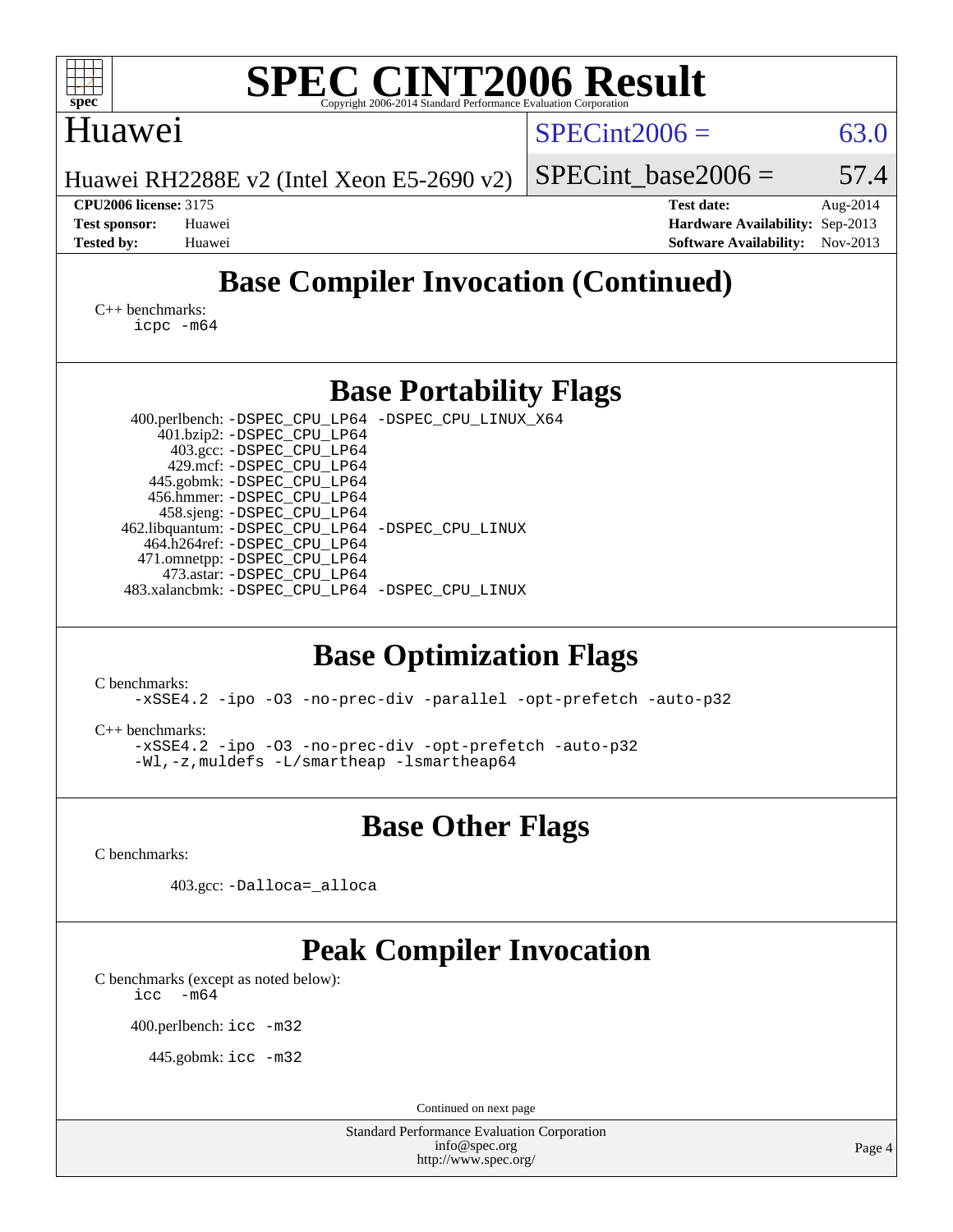

# **[SPEC CINT2006 Result](http://www.spec.org/auto/cpu2006/Docs/result-fields.html#SPECCINT2006Result)**

## Huawei

 $SPECint2006 = 63.0$  $SPECint2006 = 63.0$ 

Huawei RH2288E v2 (Intel Xeon E5-2690 v2)

SPECint base2006 =  $57.4$ 

**[CPU2006 license:](http://www.spec.org/auto/cpu2006/Docs/result-fields.html#CPU2006license)** 3175 **[Test date:](http://www.spec.org/auto/cpu2006/Docs/result-fields.html#Testdate)** Aug-2014 **[Test sponsor:](http://www.spec.org/auto/cpu2006/Docs/result-fields.html#Testsponsor)** Huawei **[Hardware Availability:](http://www.spec.org/auto/cpu2006/Docs/result-fields.html#HardwareAvailability)** Sep-2013 **[Tested by:](http://www.spec.org/auto/cpu2006/Docs/result-fields.html#Testedby)** Huawei **[Software Availability:](http://www.spec.org/auto/cpu2006/Docs/result-fields.html#SoftwareAvailability)** Nov-2013

# **[Peak Compiler Invocation \(Continued\)](http://www.spec.org/auto/cpu2006/Docs/result-fields.html#PeakCompilerInvocation)**

464.h264ref: [icc -m32](http://www.spec.org/cpu2006/results/res2014q3/cpu2006-20140826-31044.flags.html#user_peakCCLD464_h264ref_intel_icc_a6a621f8d50482236b970c6ac5f55f93)

[C++ benchmarks \(except as noted below\):](http://www.spec.org/auto/cpu2006/Docs/result-fields.html#CXXbenchmarksexceptasnotedbelow) [icpc -m32](http://www.spec.org/cpu2006/results/res2014q3/cpu2006-20140826-31044.flags.html#user_CXXpeak_intel_icpc_4e5a5ef1a53fd332b3c49e69c3330699)

473.astar: [icpc -m64](http://www.spec.org/cpu2006/results/res2014q3/cpu2006-20140826-31044.flags.html#user_peakCXXLD473_astar_intel_icpc_64bit_fc66a5337ce925472a5c54ad6a0de310)

# **[Peak Portability Flags](http://www.spec.org/auto/cpu2006/Docs/result-fields.html#PeakPortabilityFlags)**

 400.perlbench: [-DSPEC\\_CPU\\_LINUX\\_IA32](http://www.spec.org/cpu2006/results/res2014q3/cpu2006-20140826-31044.flags.html#b400.perlbench_peakCPORTABILITY_DSPEC_CPU_LINUX_IA32) 401.bzip2: [-DSPEC\\_CPU\\_LP64](http://www.spec.org/cpu2006/results/res2014q3/cpu2006-20140826-31044.flags.html#suite_peakPORTABILITY401_bzip2_DSPEC_CPU_LP64) 403.gcc: [-DSPEC\\_CPU\\_LP64](http://www.spec.org/cpu2006/results/res2014q3/cpu2006-20140826-31044.flags.html#suite_peakPORTABILITY403_gcc_DSPEC_CPU_LP64) 429.mcf: [-DSPEC\\_CPU\\_LP64](http://www.spec.org/cpu2006/results/res2014q3/cpu2006-20140826-31044.flags.html#suite_peakPORTABILITY429_mcf_DSPEC_CPU_LP64) 456.hmmer: [-DSPEC\\_CPU\\_LP64](http://www.spec.org/cpu2006/results/res2014q3/cpu2006-20140826-31044.flags.html#suite_peakPORTABILITY456_hmmer_DSPEC_CPU_LP64) 458.sjeng: [-DSPEC\\_CPU\\_LP64](http://www.spec.org/cpu2006/results/res2014q3/cpu2006-20140826-31044.flags.html#suite_peakPORTABILITY458_sjeng_DSPEC_CPU_LP64) 462.libquantum: [-DSPEC\\_CPU\\_LP64](http://www.spec.org/cpu2006/results/res2014q3/cpu2006-20140826-31044.flags.html#suite_peakPORTABILITY462_libquantum_DSPEC_CPU_LP64) [-DSPEC\\_CPU\\_LINUX](http://www.spec.org/cpu2006/results/res2014q3/cpu2006-20140826-31044.flags.html#b462.libquantum_peakCPORTABILITY_DSPEC_CPU_LINUX) 473.astar: [-DSPEC\\_CPU\\_LP64](http://www.spec.org/cpu2006/results/res2014q3/cpu2006-20140826-31044.flags.html#suite_peakPORTABILITY473_astar_DSPEC_CPU_LP64) 483.xalancbmk: [-DSPEC\\_CPU\\_LINUX](http://www.spec.org/cpu2006/results/res2014q3/cpu2006-20140826-31044.flags.html#b483.xalancbmk_peakCXXPORTABILITY_DSPEC_CPU_LINUX)

# **[Peak Optimization Flags](http://www.spec.org/auto/cpu2006/Docs/result-fields.html#PeakOptimizationFlags)**

[C benchmarks](http://www.spec.org/auto/cpu2006/Docs/result-fields.html#Cbenchmarks):

 $400.$ perlbench:  $-xSSE4$ .  $2(pass 2)$  -prof-qen(pass 1) [-ipo](http://www.spec.org/cpu2006/results/res2014q3/cpu2006-20140826-31044.flags.html#user_peakPASS2_CFLAGSPASS2_LDCFLAGS400_perlbench_f-ipo)(pass 2) [-O3](http://www.spec.org/cpu2006/results/res2014q3/cpu2006-20140826-31044.flags.html#user_peakPASS2_CFLAGSPASS2_LDCFLAGS400_perlbench_f-O3)(pass 2) [-no-prec-div](http://www.spec.org/cpu2006/results/res2014q3/cpu2006-20140826-31044.flags.html#user_peakPASS2_CFLAGSPASS2_LDCFLAGS400_perlbench_f-no-prec-div)(pass 2) [-prof-use](http://www.spec.org/cpu2006/results/res2014q3/cpu2006-20140826-31044.flags.html#user_peakPASS2_CFLAGSPASS2_LDCFLAGS400_perlbench_prof_use_bccf7792157ff70d64e32fe3e1250b55)(pass 2) [-opt-prefetch](http://www.spec.org/cpu2006/results/res2014q3/cpu2006-20140826-31044.flags.html#user_peakCOPTIMIZE400_perlbench_f-opt-prefetch) [-ansi-alias](http://www.spec.org/cpu2006/results/res2014q3/cpu2006-20140826-31044.flags.html#user_peakCOPTIMIZE400_perlbench_f-ansi-alias) 401.bzip2: [-xSSE4.2](http://www.spec.org/cpu2006/results/res2014q3/cpu2006-20140826-31044.flags.html#user_peakPASS2_CFLAGSPASS2_LDCFLAGS401_bzip2_f-xSSE42_f91528193cf0b216347adb8b939d4107)(pass 2) [-prof-gen](http://www.spec.org/cpu2006/results/res2014q3/cpu2006-20140826-31044.flags.html#user_peakPASS1_CFLAGSPASS1_LDCFLAGS401_bzip2_prof_gen_e43856698f6ca7b7e442dfd80e94a8fc)(pass 1) [-ipo](http://www.spec.org/cpu2006/results/res2014q3/cpu2006-20140826-31044.flags.html#user_peakPASS2_CFLAGSPASS2_LDCFLAGS401_bzip2_f-ipo)(pass 2) [-O3](http://www.spec.org/cpu2006/results/res2014q3/cpu2006-20140826-31044.flags.html#user_peakPASS2_CFLAGSPASS2_LDCFLAGS401_bzip2_f-O3)(pass 2) [-no-prec-div](http://www.spec.org/cpu2006/results/res2014q3/cpu2006-20140826-31044.flags.html#user_peakCOPTIMIZEPASS2_CFLAGSPASS2_LDCFLAGS401_bzip2_f-no-prec-div) [-prof-use](http://www.spec.org/cpu2006/results/res2014q3/cpu2006-20140826-31044.flags.html#user_peakPASS2_CFLAGSPASS2_LDCFLAGS401_bzip2_prof_use_bccf7792157ff70d64e32fe3e1250b55)(pass 2) [-auto-ilp32](http://www.spec.org/cpu2006/results/res2014q3/cpu2006-20140826-31044.flags.html#user_peakCOPTIMIZE401_bzip2_f-auto-ilp32) [-opt-prefetch](http://www.spec.org/cpu2006/results/res2014q3/cpu2006-20140826-31044.flags.html#user_peakCOPTIMIZE401_bzip2_f-opt-prefetch) [-ansi-alias](http://www.spec.org/cpu2006/results/res2014q3/cpu2006-20140826-31044.flags.html#user_peakCOPTIMIZE401_bzip2_f-ansi-alias) 403.gcc: [-xAVX](http://www.spec.org/cpu2006/results/res2014q3/cpu2006-20140826-31044.flags.html#user_peakCOPTIMIZE403_gcc_f-xAVX) [-ipo](http://www.spec.org/cpu2006/results/res2014q3/cpu2006-20140826-31044.flags.html#user_peakCOPTIMIZE403_gcc_f-ipo) [-O3](http://www.spec.org/cpu2006/results/res2014q3/cpu2006-20140826-31044.flags.html#user_peakCOPTIMIZE403_gcc_f-O3) [-no-prec-div](http://www.spec.org/cpu2006/results/res2014q3/cpu2006-20140826-31044.flags.html#user_peakCOPTIMIZE403_gcc_f-no-prec-div) [-inline-calloc](http://www.spec.org/cpu2006/results/res2014q3/cpu2006-20140826-31044.flags.html#user_peakCOPTIMIZE403_gcc_f-inline-calloc) [-opt-malloc-options=3](http://www.spec.org/cpu2006/results/res2014q3/cpu2006-20140826-31044.flags.html#user_peakCOPTIMIZE403_gcc_f-opt-malloc-options_13ab9b803cf986b4ee62f0a5998c2238) [-auto-ilp32](http://www.spec.org/cpu2006/results/res2014q3/cpu2006-20140826-31044.flags.html#user_peakCOPTIMIZE403_gcc_f-auto-ilp32)  $429$ .mcf: basepeak = yes 445.gobmk: [-xSSE4.2](http://www.spec.org/cpu2006/results/res2014q3/cpu2006-20140826-31044.flags.html#user_peakPASS2_CFLAGSPASS2_LDCFLAGS445_gobmk_f-xSSE42_f91528193cf0b216347adb8b939d4107)(pass 2) [-prof-gen](http://www.spec.org/cpu2006/results/res2014q3/cpu2006-20140826-31044.flags.html#user_peakPASS1_CFLAGSPASS1_LDCFLAGS445_gobmk_prof_gen_e43856698f6ca7b7e442dfd80e94a8fc)(pass 1) [-prof-use](http://www.spec.org/cpu2006/results/res2014q3/cpu2006-20140826-31044.flags.html#user_peakPASS2_CFLAGSPASS2_LDCFLAGS445_gobmk_prof_use_bccf7792157ff70d64e32fe3e1250b55)(pass 2) [-ansi-alias](http://www.spec.org/cpu2006/results/res2014q3/cpu2006-20140826-31044.flags.html#user_peakCOPTIMIZE445_gobmk_f-ansi-alias) 456.hmmer: [-xSSE4.2](http://www.spec.org/cpu2006/results/res2014q3/cpu2006-20140826-31044.flags.html#user_peakCOPTIMIZE456_hmmer_f-xSSE42_f91528193cf0b216347adb8b939d4107) [-ipo](http://www.spec.org/cpu2006/results/res2014q3/cpu2006-20140826-31044.flags.html#user_peakCOPTIMIZE456_hmmer_f-ipo) [-O3](http://www.spec.org/cpu2006/results/res2014q3/cpu2006-20140826-31044.flags.html#user_peakCOPTIMIZE456_hmmer_f-O3) [-no-prec-div](http://www.spec.org/cpu2006/results/res2014q3/cpu2006-20140826-31044.flags.html#user_peakCOPTIMIZE456_hmmer_f-no-prec-div) [-unroll2](http://www.spec.org/cpu2006/results/res2014q3/cpu2006-20140826-31044.flags.html#user_peakCOPTIMIZE456_hmmer_f-unroll_784dae83bebfb236979b41d2422d7ec2) [-auto-ilp32](http://www.spec.org/cpu2006/results/res2014q3/cpu2006-20140826-31044.flags.html#user_peakCOPTIMIZE456_hmmer_f-auto-ilp32) [-ansi-alias](http://www.spec.org/cpu2006/results/res2014q3/cpu2006-20140826-31044.flags.html#user_peakCOPTIMIZE456_hmmer_f-ansi-alias) 458.sjeng: basepeak = yes 462.libquantum: [-xAVX](http://www.spec.org/cpu2006/results/res2014q3/cpu2006-20140826-31044.flags.html#user_peakCOPTIMIZE462_libquantum_f-xAVX) [-ipo](http://www.spec.org/cpu2006/results/res2014q3/cpu2006-20140826-31044.flags.html#user_peakCOPTIMIZE462_libquantum_f-ipo) [-O3](http://www.spec.org/cpu2006/results/res2014q3/cpu2006-20140826-31044.flags.html#user_peakCOPTIMIZE462_libquantum_f-O3) [-no-prec-div](http://www.spec.org/cpu2006/results/res2014q3/cpu2006-20140826-31044.flags.html#user_peakCOPTIMIZE462_libquantum_f-no-prec-div) [-parallel](http://www.spec.org/cpu2006/results/res2014q3/cpu2006-20140826-31044.flags.html#user_peakCOPTIMIZE462_libquantum_f-parallel) [-opt-prefetch](http://www.spec.org/cpu2006/results/res2014q3/cpu2006-20140826-31044.flags.html#user_peakCOPTIMIZE462_libquantum_f-opt-prefetch) [-auto-p32](http://www.spec.org/cpu2006/results/res2014q3/cpu2006-20140826-31044.flags.html#user_peakCOPTIMIZE462_libquantum_f-auto-p32) Continued on next page

Standard Performance Evaluation Corporation [info@spec.org](mailto:info@spec.org) <http://www.spec.org/>